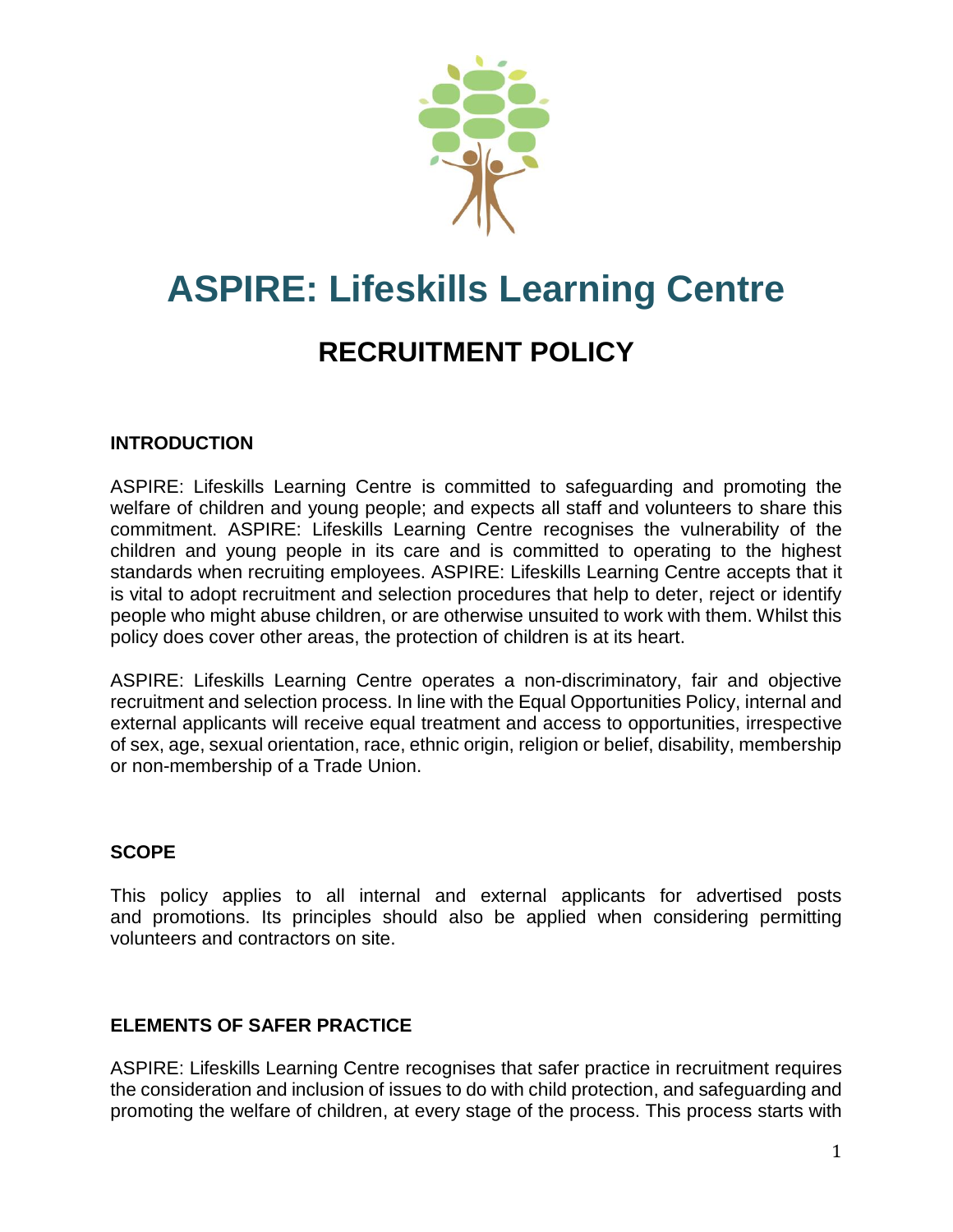a 'planning the recruitment' exercise, and, where the post is advertised, ensuring that the advertisement makes clear the ASPIRE: Lifeskills Learning Centre committment to safeguarding and promoting the welfare of children. It also requires a consistent and thorough process of obtaining, collating, analysing, and evaluating information from and about applicants.

ASPIRE: Lifeskills Learning Centre accepts that it is good practice to ensure, at the outset, that all recruitment materials (e.g. the application form, job description, person specification and information/guidance for applicants), which form part of the pack to be sent to prospective applicants, is up-to-date and clearly sets out the extent of the relationships/contact with children and the degree of responsibility for children that the person will have in the position to be filled.

Candidates will receive an information pack which should include a copy of:

- $\cdot$  The application form
- The job description, and person specification
- Any relevant information about the ASPIRE: Lifeskills Learning Centre and the recruitment process

When a vacancy is advertised, the advertisement will include a statement about ASPIRE: Lifeskills Learning Centre's commitment to safeguarding and promoting the welfare of children, and reference to the need for the successful applicant to undertake a criminal record check via the DBS, where appropriate; as well as the usual details of the post and salary, qualifications required, etc.

An application form should be used in order to obtain a common set of core data from all applicants. It is not good practice to accept curriculum vitae drawn up by applicants in place of an application form, because these will only contain the information the applicant wishes to present and may omit relevant details.

The Job Description should clearly state:

- $\cdot$  The main duties and responsibilities of the post,
- The individual's responsibility for promoting and safeguarding the welfare of children and young persons s/he is responsible for, or comes into contact with.

Person Specification should include:

- $\cdot$  The qualifications and experience, and any other requirements, needed to perform the role in relation to working with children and young people,
- The competences and qualities that the successful candidate should be able to demonstrate, and,
- $\cdot$  An explanation of how these requirements will be tested and assessed during the selection process.

Shortlisting for job candidates will be carried out on a fair and equitable basis against the job criteria and person specification for the post. All applications should be scrutinised to ensure that: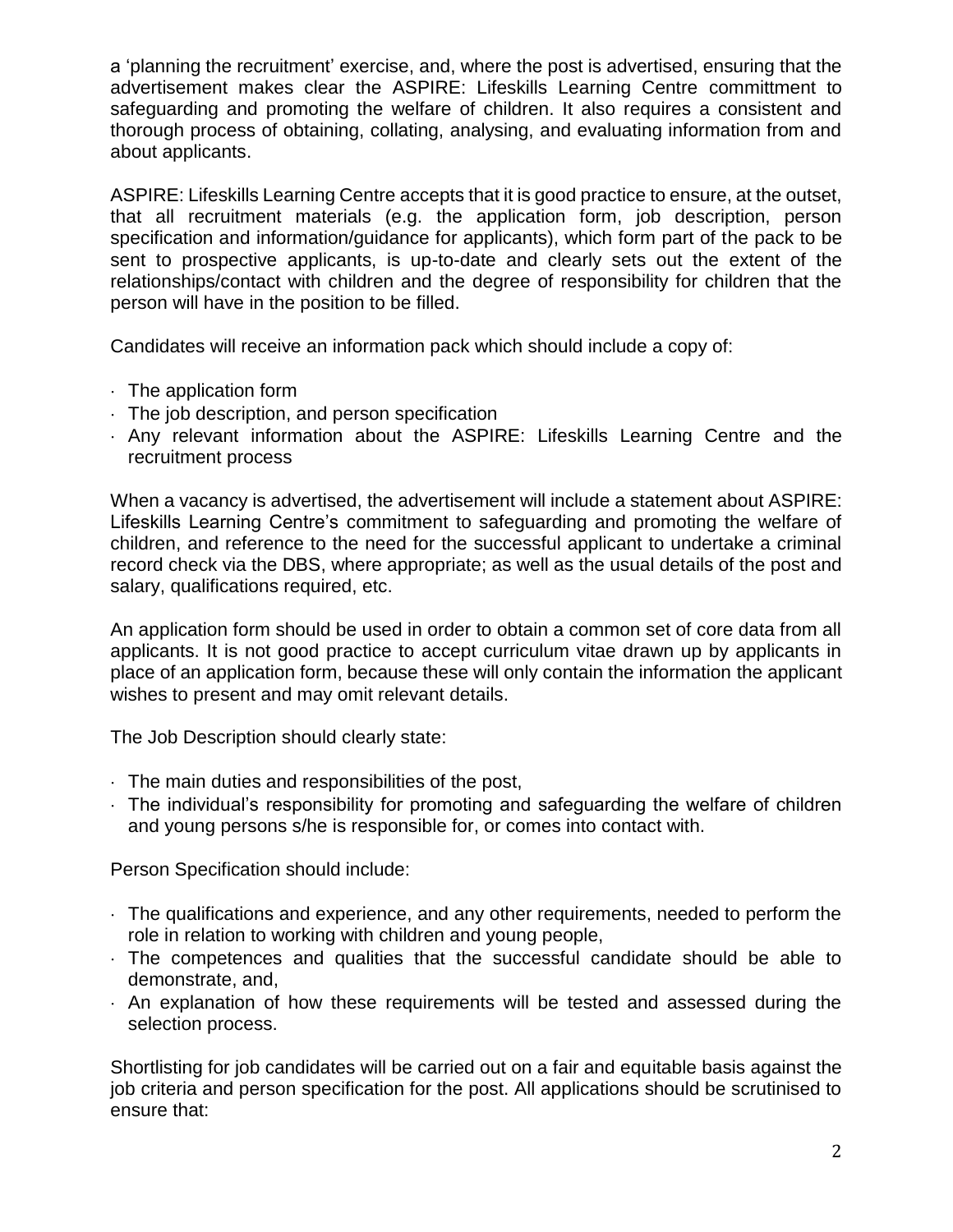- They are completed appropriately, and in full.
- The information provided is consistent and does not contain any discrepancies,
- Any gaps in employment are identified.

Incomplete applications should not be accepted and should be returned for completion. Any anomalies or discrepancies, or gaps in employment, identified should be noted so that they can be taken up as part of the consideration of whether to short list the applicant.

ASPIRE: Lifeskills Learning Centre commits to obtaining independent professional and character references that answer specific questions to help assess an applicant's suitability to work with children and vulnerable adults; and to follow up any concerns raised by referees.

The process will involve at least one face-to-face interview, with a minimum of 2 senior staff members on the interview panel. This interview will explore the candidate's suitability to work with children as well as his/her suitability for the post.

In addition to assessing candidates' ability to perform the duties of the post, the interview will also explore issues relating to safeguarding and promoting the welfare of children, including:

- Their motivation to work with children and young people,
- Their understanding of safeguarding procedures
- Their ability to form and maintain appropriate relationships and personal boundaries with children and young people,
- Their emotional resilience in working with challenging behaviours

As part of the process the ASPIRE: Lifeskills Learning Centre commits to:

- Verifying the successful applicant's identity,
- Verifying that the successful applicant has the academic or vocational qualifications claimed,
- Checking his/her previous employment history and experience, making sure to perform deeper checks on incomplete or contradictory information that may be provided,
- Certifying that s/he has the health and physical capacity for the job,
- The mandatory enhanced criminal record checks via the DBS.
- Checking that a candidate to be employed as a teacher is not subject to a prohibition order issued by the Secretary of State (using the Employer Access Online service)
- Completing a checklist, which provides a record for signing off each stage of the process and can be filed as a permanent record at the end of the process – see Appendix 1,
- Checking whether applicants have the right to work in the UK, if they have lived or worked outside of the UK at any time.
- Checking Original documents whilst applicant is present, copies of which must be kept on record.
- $\cdot$  Recording the date the check was made.

ASPIRE: Lifeskills Learning Centre will adhere to its mandatory responsibility to secure enhanced DBS disclosures on all new applicants for work; and for those applicants who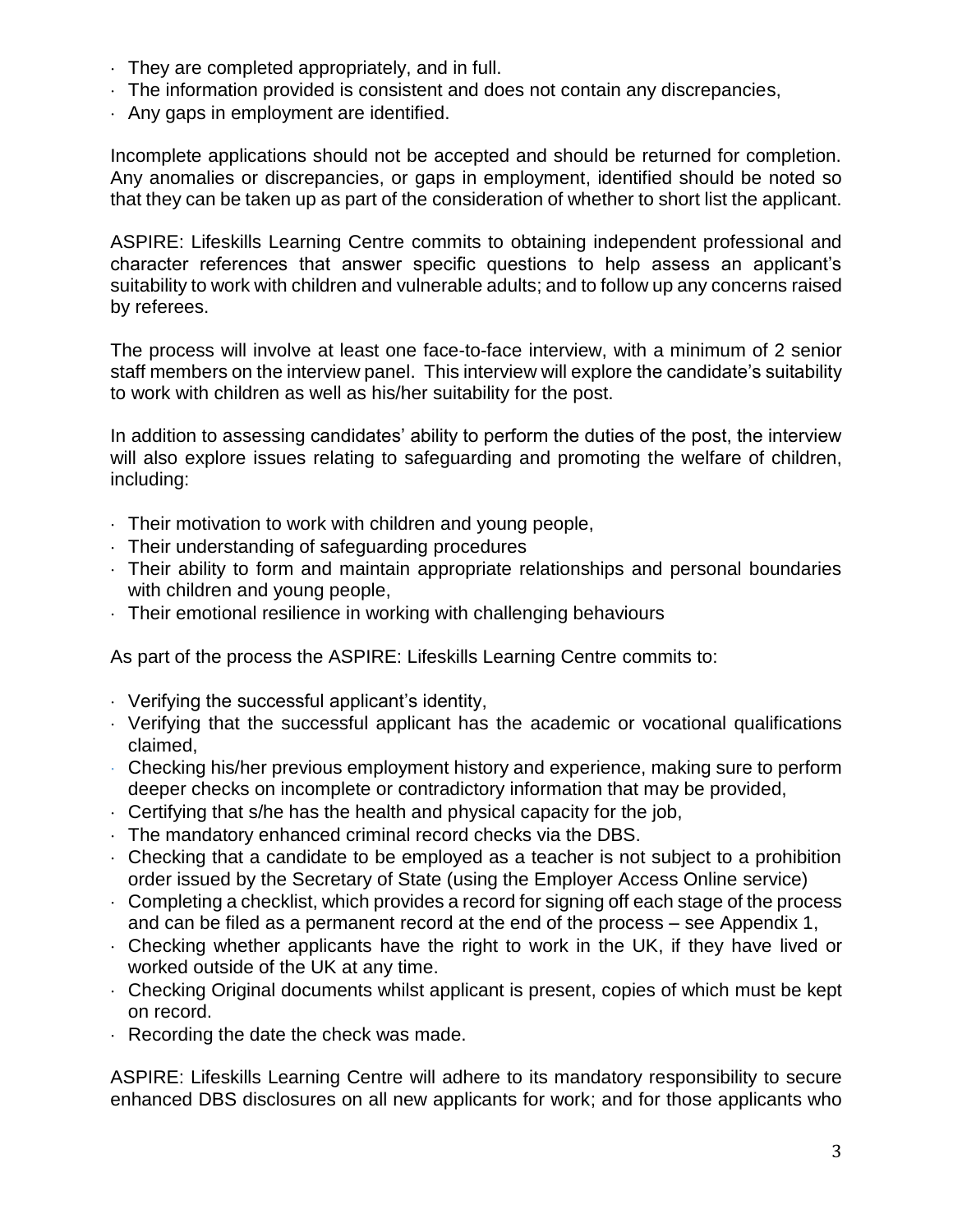have lived or worked abroad, to seek additional information about an applicant's conduct. DBS checks will be renewed every three years.

ASPIRE: Lifeskills Learning Centre will keep a single, central record collating data on all staff, including when checks on staff were made and by whom, identity checks, qualification requirements, list prohibition order and DBS checks. This is in accordance with the updated DfE guidance 'Keeping Children Safe in Education', as of 5<sup>th</sup> September 2019 - Part Three Safer Recruitment:

No employee can commence work that would involve unsupervised work with children/young people without first having received an enhanced DBS check. The Head teacher will have the discretion to offer work pending receipt of the Disclosure but must ensure;

- That the employee is appropriately supervised
- The request for a DBS Disclosure has been submitted
- Written references have been secured and verbally confirmed

ASPIRE: Lifeskills Learning Centre also employs a contracted therapy staff team. The therapy staff have all undergone the same recruitment procedure as a member of permanent staff. They have an up-to-date DBS check and will be recorded on the staff central register. The therapy staff will be able to travel around the Learning Centre site unattended, and see students on a one to one basis. The therapy staff have all been approved by the Head teacher.

All agency staff are supplied to ASPIRE: Lifeskills Learning Centre via an approved agency. All agency staff meet with the Head teacher or Deputy Head before starting work with ASPIRE: Lifeskills Learning Centre to check suitability for role. All agency staff have been checked by their employing agency and have a DBS with the agency. Before starting with ASPIRE: Lifeskills Learning Centre all agency staff are ID checked and a copy of their DBS is taken. All agency staff receive in-house Child Protection training and are supervised by permanent staff at all times.

#### **GENERAL RECRUITMENT PRINCIPLES**

Recruiting the appropriate person to a post is crucial. Where this does not occur, it can quickly lead to the discontent of the employee and may, in turn, lead to the lowering of morale of a team or department; and, of course, increased labour turnover and recruitment costs (should the post have to be re-advertised).

All candidates should be assessed equally against the criteria contained in the person specification without exception or variation.

Ensuring fairness and objectivity during the recruitment and selection process is essential. Successful candidates will be appointed on merit against the job based on the job description and person specification.

Standardised recruitment processes will be used: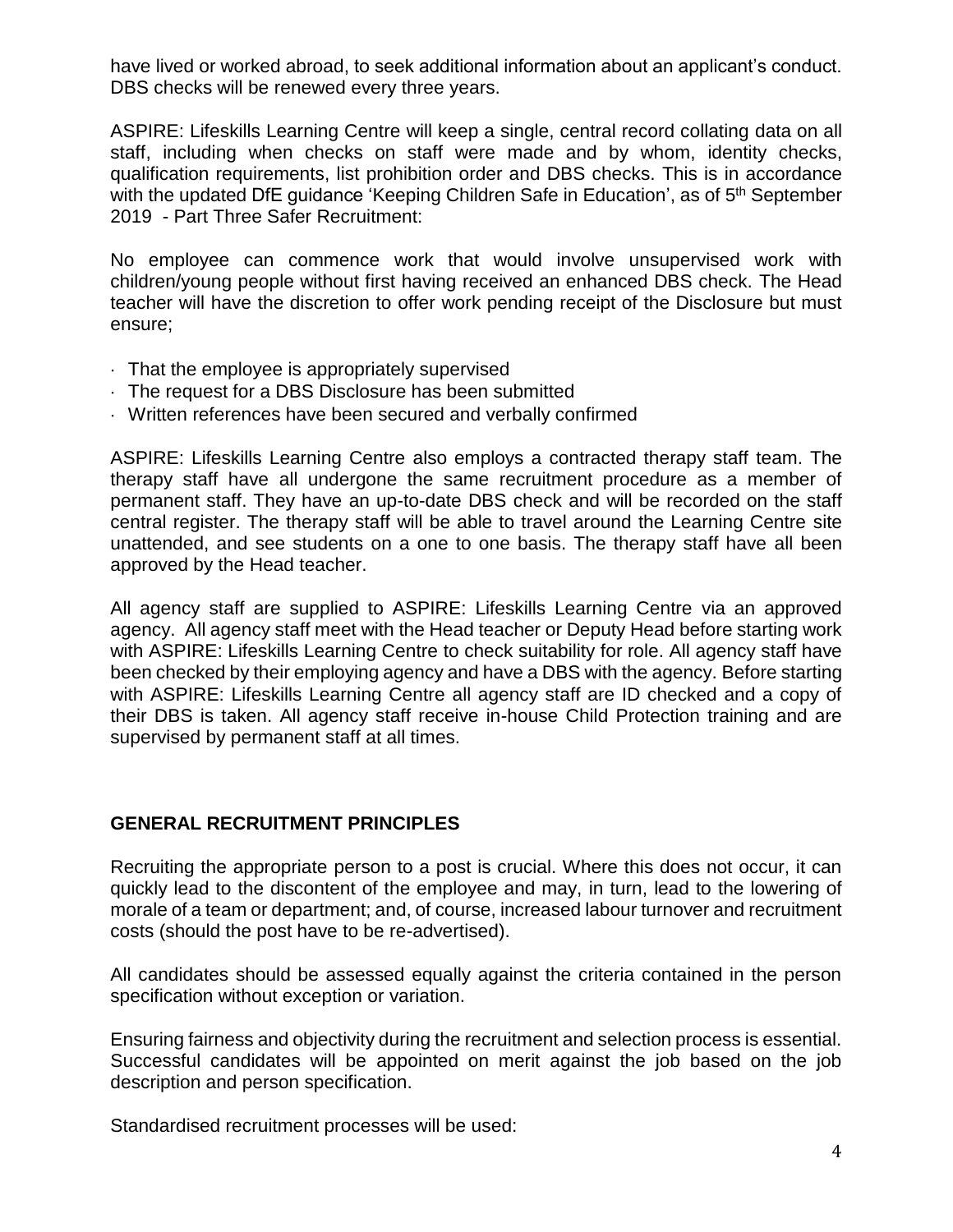- Standardised questions should be prepared for the vacant post and all candidates asked the same interview questions with additional probing questions as appropriate.
- Standardised interview record sheets should be completed for all candidates during the interview.
- At least two interviewers should interview each candidate (e.g. Head teacher and one other).
- The purpose of seeking references is to obtain objective and factual information to support appointment decisions. They will always be sought and obtained directly from the referee.
- Candidates should also be asked to bring documents confirming any educational and professional qualifications that are necessary or relevant for the post, e.g. the original or a certified copy of a certificate, or diploma, or a letter of confirmation from the awarding body. (N.B. If the successful candidate cannot produce original documents or certified copies written confirmation of his/her relevant qualifications must be obtained from the awarding body).
- Unsuccessful external candidates will be informed in writing, with constructive feedback to be given where deemed appropriate and/or requested.
- Unsuccessful internal candidates will be invited to a meeting to receive constructive detailed feedback.

## **THE APPOINTMENT**

All offers of appointment are to be made "subject to references satisfactory to ASPIRE: Lifeskills Learning Centre".

An offer of appointment to the successful candidate should be conditional upon:

- A satisfactory enhanced DBS Disclosure,
- The receipt of at least two satisfactory references
- Verification of the candidate's identity (if that could not be verified straight after the interview),
- $\cdot$  If relevant, a prohibition from teaching check
- $\cdot$  If relevant, verification of the candidate's medical fitness,
- Verification of qualifications (if not verified after the interview),
- Verification of professional status where required
- $\cdot$  Further checks performed if applicant has lived or worked outside the UK
- Right to work in the UK documentation seen, copies taken and recorded if necessary
- Satisfactory completion of the probationary period.

All checks should be:

- Confirmed in writing,
- Documented and retained on the personnel file (subject to certain restrictions on the retention of information imposed by DBS regulations); and followed up where they are unsatisfactory or there are discrepancies in the information provided.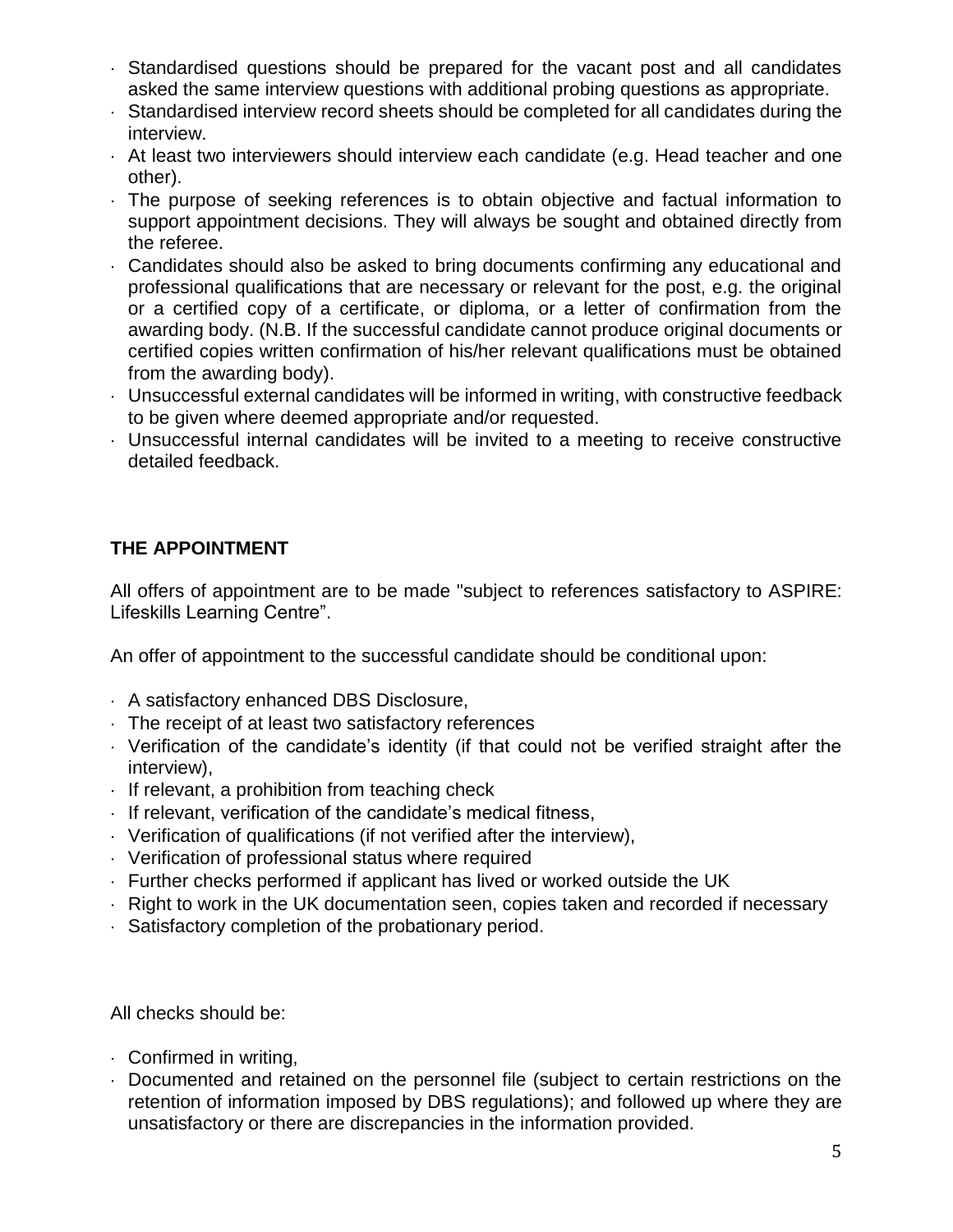In all cases where an applicant has worked or been resident overseas in the previous 5 years, ASPIRE: Lifeskills will, where possible, obtain a check of the applicant's criminal record from the relevant authority in that country. Not all countries provide that service, but the DBS provides an Overseas Information Service.

Further information about the Overseas Information Service can be obtained from: http://www.DBS.gov.uk/services\_overseas.asp, or by telephoning the DBS enquiry line on 08700 100 450. In cases where a criminal record check is not possible, particular care should be taken with the other required checks, especially those of identity and qualifications; and to obtain satisfactory references.

All successful candidates will receive written offers of employment.

In the offer of employment, there will be:

- $\cdot$  A letter of offer of employment, with a clear statement of the offer being conditional on all checks returned/checked as satisfactory
- ASPIRE: Lifeskills Learning Centre Vision, Aims, Mission & Values Statement, Safeguarding Policy, Equality Policy, Health & Safety Policy, Code of Conduct Policy and Staff Social Network Guidance
- Two copies of terms/contract of employment to be signed and one returned to ASPIRE: Lifeskills Learning Centre
- $\cdot$  Any additional information regarding training and the induction period

#### **INDUCTION**

There should be an induction programme for all staff and volunteers newly appointed in an establishment, including teaching staff; regardless of previous experience. The purpose of induction is to:

- Provide training and information about the establishment's policies and procedures
- Support individuals in a way that is appropriate for the role for which they have been engaged
- Confirm the conduct expected of staff within ASPIRE: Lifeskills Learning Centre
- Provide opportunities for a new member of staff or volunteer to discuss any issues or concerns about their role or responsibilities
- Enable the person's line manager or mentor to recognise any concerns or issues about the person's ability or suitability at the outset, and address them immediately.

The content and nature of the induction process will vary according to the role and previous experience of the new member of staff or volunteer but, as far as safeguarding and promoting the welfare of children is concerned, the induction programme should include information about, and written statements of:

 Policies and procedures in relation to safeguarding and promoting welfare e.g. Child Protection, Anti Bullying, Equality, Physical Intervention, Internet Safety and Prevent.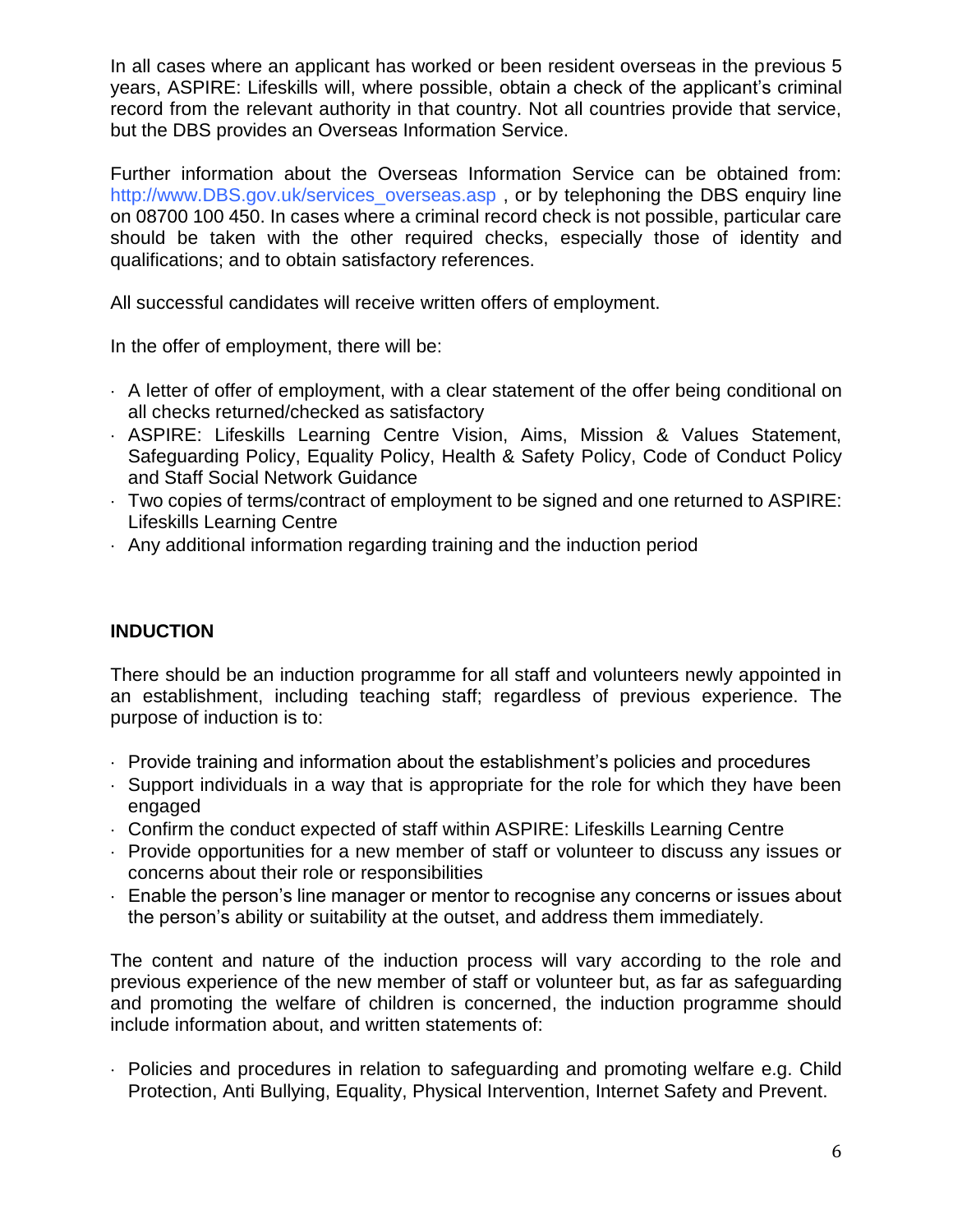- Safe practice and the standards of conduct and behaviour expected of staff and students in the establishment,
- How and with whom any concerns about those issues should be raised, and other relevant personnel procedures e.g. Disciplinary, Staff Appraisal and Whistle-blowing.

## **STAFF APPRAISAL**

ASPIRE: Lifeskills Learning Centre is committed to supporting every employee to maintain outstanding working practice, to reach their potential; and achieve their personal goals. These in turn will assist ASPIRE: Lifeskills Learning Centre to achieve its objectives.

Core principles of the appraisal procedure:

- The appraisal process aims to improve the effectiveness of the organisation by contributing to achieving a well - motivated and competent workforce.
- Appraisal is an ongoing process with an annual formal meeting to review progress.
- The appraisal discussion is a two-way communication exercise to ensure that both the needs of the individual, and of the organisation are being met, and will be met in the next year.
- The appraisal discussion will review the previous year's achievement, and will set an agreed Personal Development Plan for the coming year for each member of staff.
- All directly employed employees who have completed their probationary period are required to participate in the appraisal process.
- The appraisal process will be used to identify the individual's development needs and support the objectives of the Training and Development Policy.
- The appraisal process will provide the Head teacher with valuable data to assist succession planning.
- The appraisal process will be a fair and equitable process in line with our Equality Policy.

#### **POLICY REVIEW STATEMENT**

This policy will be reviewed every year or earlier should legislative change or other event require it.

SIGNED:  $V \text{ and }$ 

POSITION:………..…DIRECTOR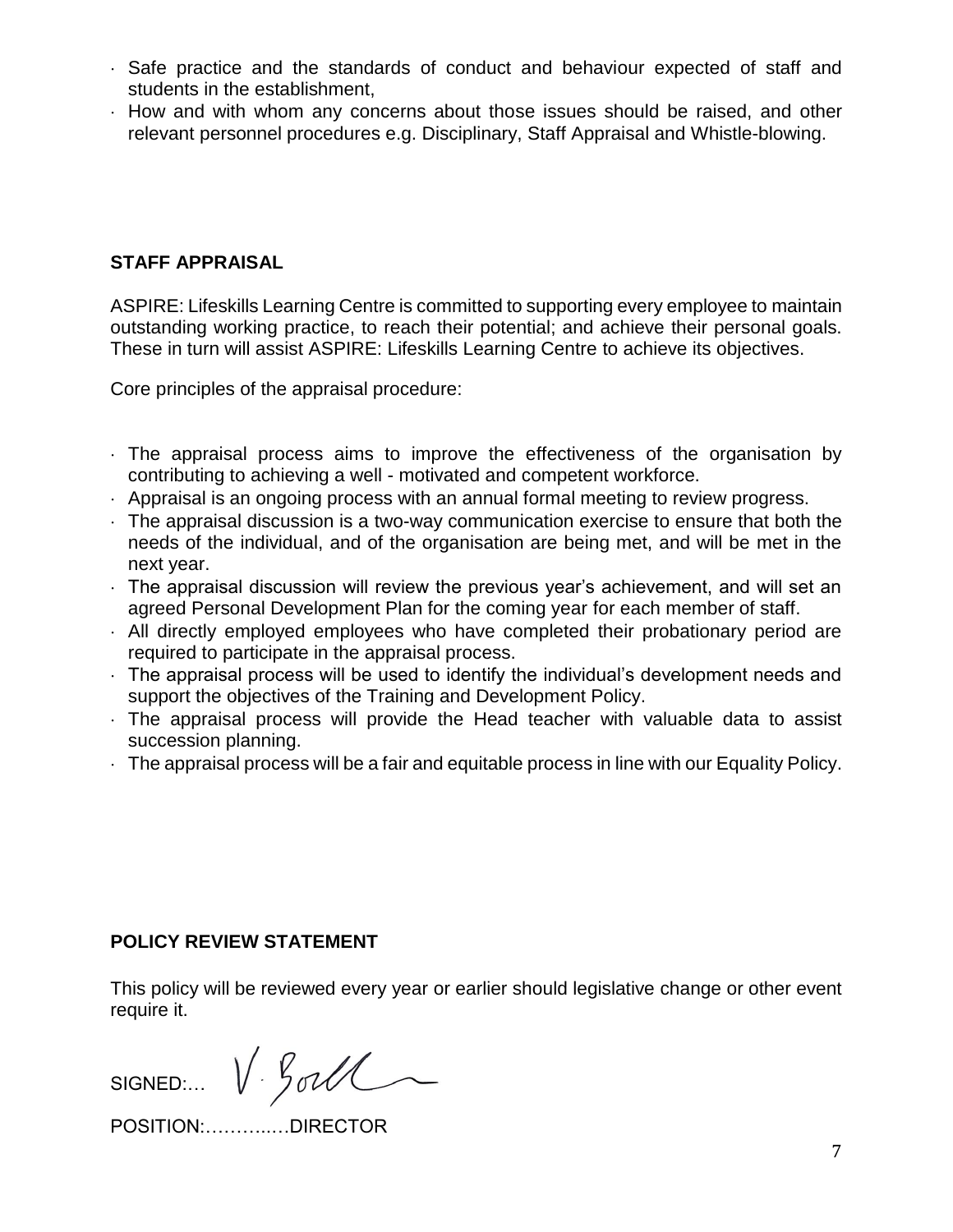DATE:……………1st July 2020

REVIEW DATE:...1st July 2021

FOR & ON BEHALF OF

ASPIRE: Lifeskills

#### APPENDIX 1

#### RECRUITMENT AND SELECTION CHECKLIST

| PRE-INTERVIEW                                                                                                                                                                                             | Initials | Date |
|-----------------------------------------------------------------------------------------------------------------------------------------------------------------------------------------------------------|----------|------|
| <b>PLANNING</b><br>Timetable decided. Job specification and description, and other documents to be provided<br>to applicants, reviewed and updated as necessary.                                          |          |      |
| <b>VACANCY ADVERTISED</b><br>Advertisement includes reference to safeguarding, i.e. statement of commitment to<br>safeguarding and promoting welfare of children, and need for successful applicant to be |          |      |